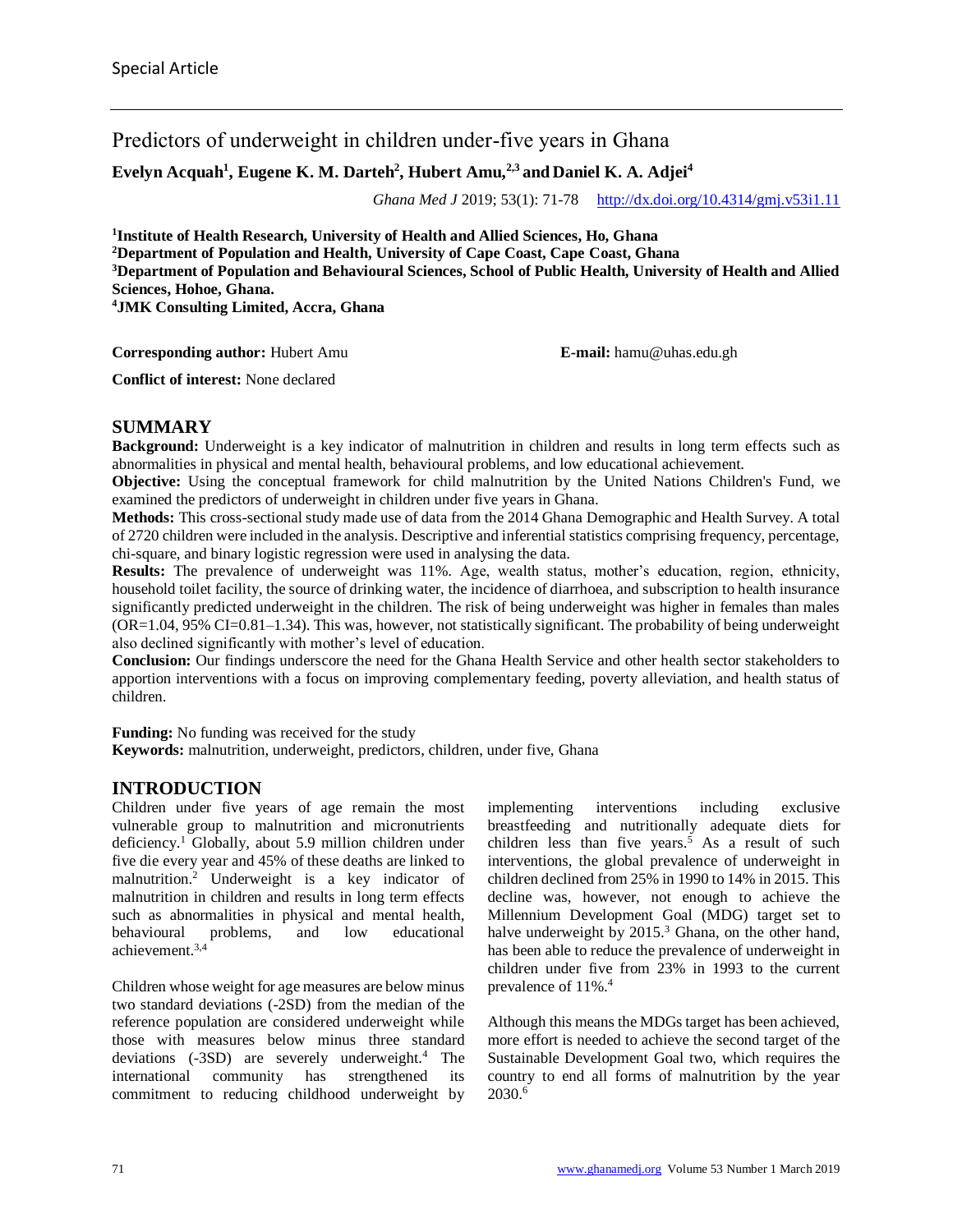Even though some studies have been conducted in the past on underweight in children under five in Ghana,<sup>7,8,9</sup> the only study conducted with nationally representative data and investigated the predictors of underweight in children was by Amugsi, Mittelmark and Lartey<sup>10</sup> in a trend analysis using data from the 1993, 1998, 2003, and 2008 Ghana Demographic and Health surveys (GDHS). A lot of changes have occurred regarding the nutritional status of children under five since the 2008 GDHS including the conduct of the 2014 GDHS which made some different findings from what was reported by the previous versions. While there are numerous sociodemographic and economic factors included in the demographic and health survey reports which are possible predictors of underweight in children, Amugsi et al.<sup>10</sup> focused only on sex, age, mother's education, urban/rural residence, region of residence, and wealth status.

In addition to the variables examined by Amugsi et al.<sup>10</sup>, we examined the influence of mother's age, ethnicity, source of drinking water, incidence of diarrhoea, toilet facility, and subscription to the National Health Insurance Scheme (NHIS) on the incidence of underweight in children at both bivariate and multivariate levels. Using data from the nationally representative 2014 Ghana Demographic and Health Survey, our study is relevant in adding to the literature by unearthing the predicting effects of these variables which were not considered by Amugsi et al. $10$  and informing policy decisions in the light of finding made.

#### **Theoretical issues**

The selection of possible determinants of underweight was guided by the available data in the 2014 GDHS dataset and conceptual framework for child malnutrition developed by the United Nations Children's Fund (UNICEF).<sup>11</sup> The socio-economic and demographic variables available within the GDHS dataset fit appropriately with the underlying causal level of the framework despite the broad nature of the conceptual framework for the causes of child malnutrition. We, therefore, concentrated on examining the underlying determinants of childhood underweight using the conceptual framework.

According to the conceptual framework, access to quality nutrition is influenced directly by food intake, caring practices, and health environment and services. <sup>11</sup> The resources essential for gaining access to food are food production and income for food purchases. The household economic status measured by the household wealth index was used as a substitute for income and household access to food. This is because the GDHS

dataset did not have direct food security (per capita energy intake), income, or expenditure and price variables.

The second underlying determinant which is care is explained by variables such as time breastfeeding was initiated by the mother, whether a child was given complementary feeding, whether the mother gave birth to the child in a health facility, and whether the mother visited antenatal care throughout pregnancy.<sup>11</sup>

Such care is shown by how the caregiver controls economic resources, her independence in decisionmaking, and the state of her physical and mental health. All of these resources for care are influenced by the caregiver's knowledge, beliefs, and maturity.<sup>12</sup> Ethnicity, mother's age, and level of education were used to represent this aspect of care.

Health environment and services, which is the third underlying determinant of child nutritional status, is generally measured by accessibility to potable water, improved sanitation, access to healthcare, environmental care, and shelter.<sup>11</sup> Source of drinking water, type of toilet facility, the incidence of diarrhoea, and NHIS subscription were used to represent health, environment, and services. Age, sex, and region of residence were included to examine the variations in the different age groups and sex as well as the spatial variation of childhood underweight.

## **METHODS**

Our study made use of data from the children recode file of the 2014 GDHS. The GDHS is a nationally representative survey which is designed and crosssectionally conducted in the country every five years.<sup>13</sup> The 2014 version was, however, conducted six years after the 2008 version. The survey is carried out by the Ghana Statistical Service and the Ghana Health Service with technical assistance from ICF International through the DHS Programme. Data for this study were requested from the Measure DHS website and approval was given to download it online (http://www.measuredhs.com). The Ghana Health Service Ethical Review Committee in Accra gave ethical approval for the study protocol of the 2014 GDHS.

The 2014 version of the GDHS was conducted with a sample size of 12,831 households chosen nationally. A two-stage sampling approach was used in recruiting participants for the study. The first stage involved choosing sample points (clusters) consisting of enumeration areas (EAs) delineated for the country's 2010 population and Housing Census (PHC). The sampling frame used for the 2014 GDHS is an updated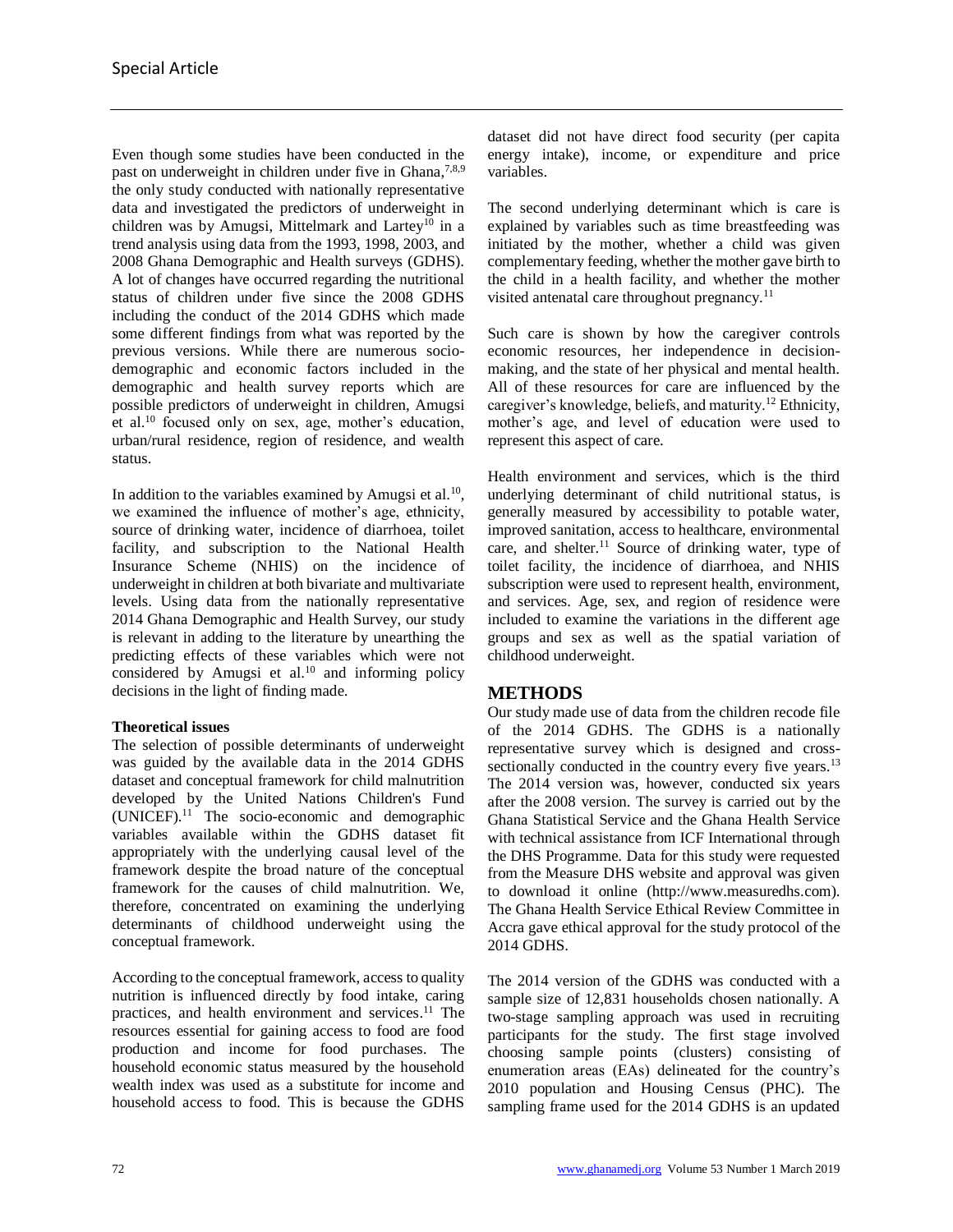frame from the 2010 Ghana Population and Housing Census (PHC) provided by the Ghana Statistical Service. In all, 427 clusters were chosen from the master sampling frame.<sup>4</sup>

The second stage involved the systematic sampling of about 30 of the households from each cluster. Finally, 12,821 households were selected for the survey.

Height and weight measurements of children under the age of five years were taken in the subsample of households selected for the male survey and biomarker collection, regardless of whether the children's mothers were interviewed in the survey. The number of occupied households successfully interviewed was 11,835, yielding a household response rate of 99%.

In the households selected for individual interviews, a total of 9,656 eligible women were identified; interviews were completed with 9396 of these women, yielding a response rate of 97%. In the same households, a total of 4609 eligible men were identified and interviews were completed with 4,388 of these men, yielding a response rate of 95%. There were 2,895 children under age five whose height and weight measurements were taken.<sup>4</sup>

Data on the weight-for-age of children were collected by measuring the weight of all children less than five years of age. SECA 878 digital scale, designed and manufactured under the guidance of the United Nations Children's Fund (UNICEF) was used to collect the data on weight. All data were entered twice for 100% verification.<sup>4</sup> A total of 2720 children under five years who had valid anthropometric data were included in our study. In the DHS data, a z-score is given for the child's weight relative to the age. It is defined as the number of standard deviation units from the median weight in children of that age in an international reference population.

Children with z-scores of -201 to -572 for weight-for-age were considered Underweight while those with z-scores of -200 to 385 were considered not underweight. The outcome variable for this study was Underweight. Underweight was coded as 1=Underweight and 0=not Underweight. Age, sex, region, ethnicity, mother's level of education, wealth status, the source of drinking water, toilet facility, mother's age, the incidence of diarrhea, and health insurance subscription were the explanatory variables. Age in months was group into 0-5, 6-11, 12- 23, 24-35, 36-47, and 48-59 months. Educational level was put into four categories; no education, primary education, middle /Junior Secondary School (JHS), and Senior Secondary School or higher education.

Region of residence was made up of the ten regions of Ghana; Ashanti, Western, Eastern, Volta, Northern, Brong Ahafo, Central, Greater Accra, Upper East, and Upper West. Ethnicity was recoded into seven ethnic groups namely; Akan, Ga/Dangme, Ewe, Guan, Mole-Dagbani, Grusi/Gurma/Mande, and Others. Sex was categorized as male and female. Wealth status was constructed from household assets or consumer items such as ownership television, bicycle, or car, as well as dwelling characteristics, such as a source of drinking water, sanitation facilities, and type of flooring material. Wealth index was created in three steps. In the first step, a subset of indicators common to urban and rural areas was used to create wealth scores for households in both urban and rural areas. In the second step, separate factor scores are produced for households in urban and rural areas using area-specific indicators. The third step combines the separate area-specific factor scores to produce a nationally applicable combined wealth index by adjusting area-specific scores through a regression on the common factor scores.

The resulting combined wealth index had a mean of zero and a standard deviation of one. Once the index was computed, national-level wealth quintiles (from lowest to highest) were obtained by assigning the household score to each de jure household member.<sup>4</sup> It was divided into five categories: poorest, poorer, middle, richer, and richest. Source of drinking water was recoded into improved and unimproved water. The GDHS classifies water sources comprising sachet, bottled water, pipe water, borehole, spring water, and protected well as improved sources.

Unprotected well, tanker truck, river/stream, and dam/lake/pond/canal/irrigation canal are, however, classified as unimproved sources.<sup>4</sup> Type of toilet facility was recoded as improved and unimproved. Improved toilet facilities comprise flush to pipe sewage system, flush to septic tank, flush to pit latrine, ventilated improved pit latrine, and pit latrine with slab as improved sources of toilet facility while pit latrine without slab/open pit, bucket, no facility/bush as unimproved source.<sup>4</sup> The incidence of diarrhea was recoded as yes for diarrhoea in the two weeks preceding the survey and no diarrhoea in the two weeks preceding the survey for no. Subscription to the NHIS was also recoded as no and yes.

Descriptive statistics (frequencies and percentages) were used to present the socio-demographic and economic characteristics of the children. Chi-square and binary logistic regression were, however, used to examine the relationship between explanatory variables and the outcome variable. The regression model was a multivariate analysis of the effects of all the explanatory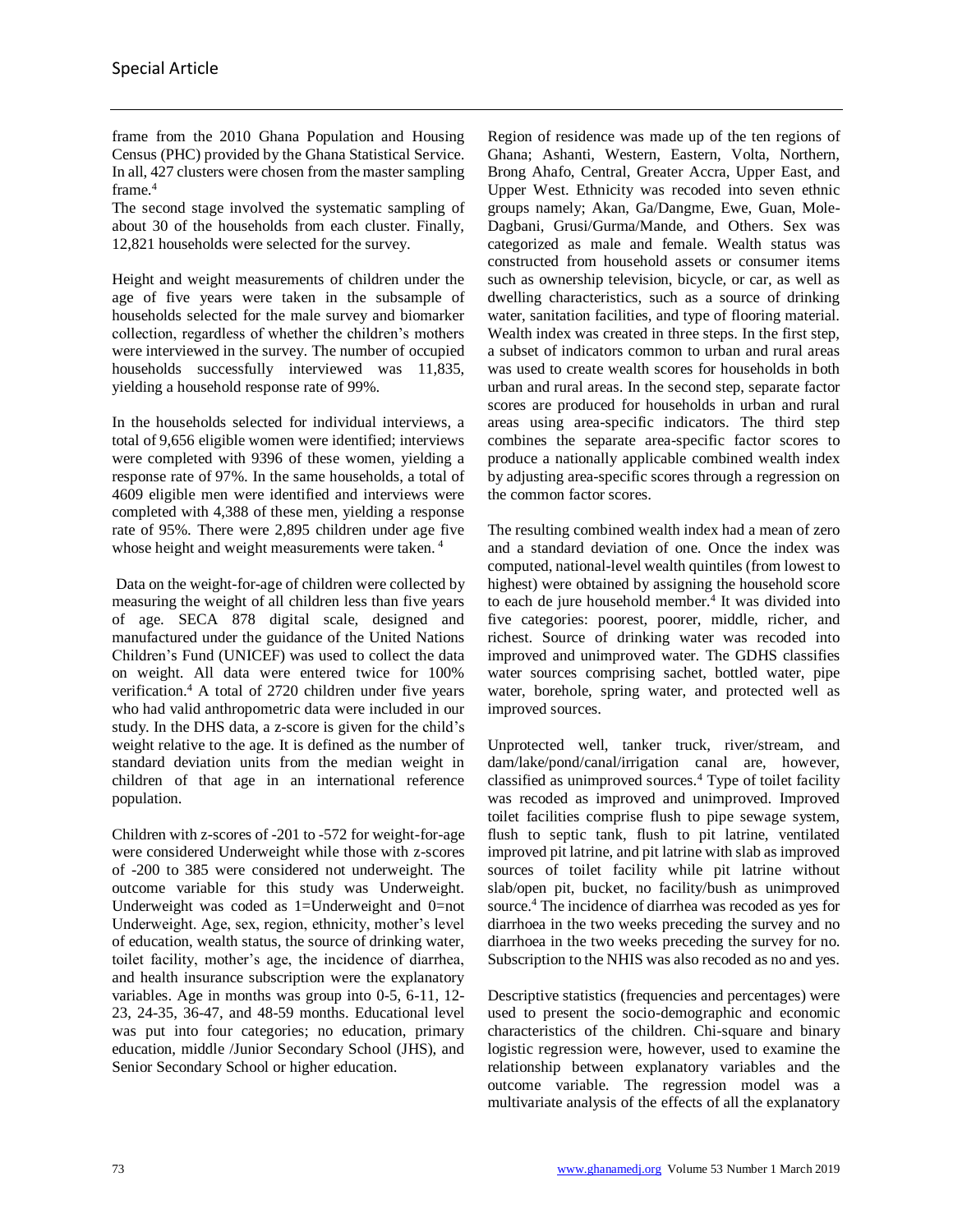variables on the outcome variables. The formulae behind the model is available from Hyötyniemi. <sup>14</sup> Binary logistic regression was used because the outcome variable was dichotomous. The acceptable level of significance was p<0.05.

To make the findings representative and offset the effects of under and over reporting which are characteristic of nationwide surveys, both the descriptive and inferential analyses were weighted. All analyses were conducted using STATA version 12.

## **RESULTS**

Table 1 presents results of the background characteristics of the 2720 children included in the study. We found that 21.5% of the children were aged 12-23 months while 10.7% were aged 6–11months.

Males were more (52.4%) than Females (47.6%) and a comparative majority were resident in the Ashanti Region (17.5%). Children from the Akan ethnic group were the comparative majority (48.3%) while those from 'others' constituted 1.7%. Children whose mothers had middle/JSS education formed the comparative majority (38.9%) and those whose mothers had secondary or higher education had the least representation (12.7%).

A comparative majority of the children were from poorest households (22.9%) while those from the richest households constituted 18.1%. Most of the children were from households with improved sources of drinking water (86.1%) and toilet facilities (66.7%) respectively. The ages of the children's mothers ranged from 15 to 59 years, with a comparative majority being in their early 30s (25.5%). Most of the children were breastfed immediately after birth (50.7%) while 10.7% were breastfed 1-14 days after birth. Most of the children (88.3%) did not have episodes of diarrhoea two weeks prior to the survey. Children who were registered with the NHIS were also more (68.3%) than those who were not registered (31.7%) (Table 1).

Table 2 presents the proportions and binary logistic regression analysis of the determinants of underweight in the children surveyed. Overall, 11% of children were underweight. The incidence of underweight was highest in children aged 24-36 months (14.2%) while those aged 0-5 months had the lowest proportion of underweight (4.2%).

Females also recorded a slightly higher proportion of underweight (11.2%) compared to males (10.5%). By wealth status, underweight was lowest in children from the richest households (5.7%), but highest in those from the poorest households (15.3%). The incidence of

underweight declined with the level of education of mother; none (14.7%), primary (12%), middle/JHS (9.5%), and secondary or higher (4.6). Underweight was highest in children of mothers who were in their late teens  $(20.1\%)$ .

**Table 1** Background characteristics of children

| <b>Variable</b>                   | Category            | $n\left(\frac{0}{0}\right)$ |
|-----------------------------------|---------------------|-----------------------------|
| Age of child in months [N=2720]   |                     |                             |
|                                   |                     |                             |
|                                   | $0 - 5$             | 310(11.4)                   |
|                                   | $6 - 11$            | 291(10.7)                   |
|                                   | $12 - 23$           | 584(21.5)                   |
|                                   | 24-35               | 541(19.9)                   |
|                                   | 36-47               | 514(18.9)                   |
|                                   | $48-59$             | 480(17.6)                   |
| <b>Sex</b> [N=2720]               |                     |                             |
|                                   | Males               | 1,424(52.4)                 |
|                                   | Females             | 1,296(47.6)                 |
| <b>Region</b> [ $N=2720$ ]        |                     |                             |
|                                   | Western             | 287(10.6)                   |
|                                   | Central             | 315(11.5)                   |
|                                   | Greater Accra       | 410(15.1)                   |
|                                   | Volta               | 202(7.4)                    |
|                                   | Eastern             | 244(8.9)                    |
|                                   | Ashanti             | 477(17.5)                   |
|                                   |                     |                             |
|                                   | <b>Brong Ahafo</b>  | 255(9.4)                    |
|                                   | Northern            | 347(12.8)                   |
|                                   | <b>Upper East</b>   | 110(4.1)                    |
|                                   | <b>Upper West</b>   | 73(2.7)                     |
| Ethnicity [N=2720]                |                     |                             |
|                                   | Akan                | 1,314(48.3)                 |
|                                   | Ga/Dangme           | 151(5.6)                    |
|                                   | Ewe                 | 348(12.8)                   |
|                                   | Guan                | 61(2.2)                     |
|                                   | Mole-Dagbani        | 467(17.2)                   |
|                                   | Grusi/Gurma/Mand    | 332(12.2)                   |
|                                   | e                   |                             |
|                                   | Others              | 47(1.7)                     |
| Mother's education [N=2720]       |                     |                             |
|                                   | No education        | 782(28.8)                   |
|                                   | Primary             | 534(19.6)                   |
|                                   | Middle/JHS          | 1,058(38.9)                 |
|                                   | Secondary or higher | 346(12.7)                   |
| Wealth Status [N=2720]            |                     |                             |
|                                   | Poorest             | 625(22.9)                   |
|                                   | Poorer              | $\overline{551(20.3)}$      |
|                                   | Middle              | 556(20.4)                   |
|                                   | Richer              | 497(18.3)                   |
|                                   | Richest             | 491(18.1)                   |
| Source of drinking water [N=2659] |                     |                             |
|                                   | Improved            | 2,290(86.1)                 |
|                                   | Unimproved          | 369(13.9)                   |
| Toilet facility [N=2659]          |                     |                             |
|                                   | Improved            | 1,772(66.7)                 |
|                                   | Unimproved          | 887(33.3)                   |
| Mother's age [N=2720]             |                     |                             |
|                                   | $15-19$             | 97(3.6)                     |
|                                   | 20-24               | 463(17.0)                   |
|                                   | 25-29               | 652(24.0)                   |
|                                   | 30-34               | 695(25.5)                   |
|                                   | 35-39               |                             |
|                                   | 40-44               | 518(19.0)                   |
|                                   |                     | 223(8.2)                    |
|                                   | 45-59               | 73(2.7)                     |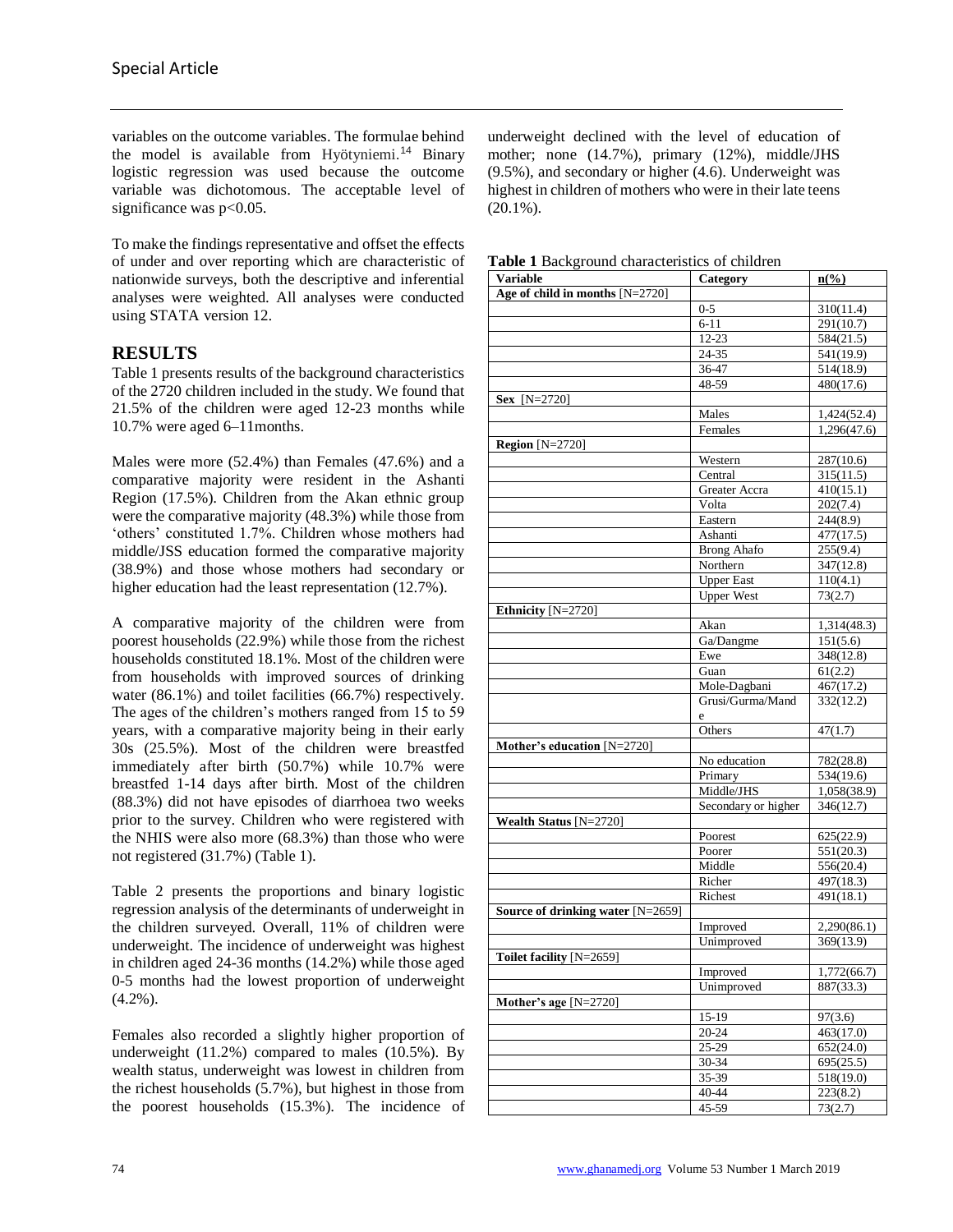| Had diarrhoea $[N=2720]$                        |     |                                                                                      |
|-------------------------------------------------|-----|--------------------------------------------------------------------------------------|
|                                                 | No  | $2,401(88)$ elrealised from the regression analysis conducted that                   |
|                                                 | Yes | $\frac{1.319(11.7)}{2}$ we though all children older than five months had            |
| <b>Health insurance subscription</b> $[N=2720]$ |     |                                                                                      |
|                                                 | No  | $\frac{862(31.7)}{1862(31.7)}$ higher probabilities of being underweight compared to |
|                                                 | Yes | $\frac{1.858(681)}{1.858(681)}$ ose 0-5 months old, those aged 12-23 months had the  |

Source: Computed from 2014 GDHS dataset NA=Not Applicable

The proportion of underweight was highest in children in the Northern Region (19.8%), but lowest in those in the Brong Ahafo region (5.1%). Children belonging to the Ga/Dangme ethnic group (5.3%) recorded the least proportion of underweight while Mole-Dagbanis had the highest (14.1%). Underweight was also higher in children from households with unimproved toilet facilities (13.5%) and sources of drinking water (13.1%) compared to those with improved toilet facilities (10.5%) and sources of drinking water (9.8%) respectively.

More children who had diarrhoea two weeks prior to the survey, were underweight (13.7%) compared to those who did not have diarrhoea (10.5%). The incidence of underweight children was also lower in children who were subscribed to the national health insurance scheme (9.4%) compared to those who were not subscribers (13.9%). Age, wealth status, mother's education, region, ethnicity, household toilet facility, the source of drinking water, the incidence of diarrhoea, and subscription to health insurance significantly predicted underweight in the children (Table 2).

highest probability of being underweight (OR=2.86, 95%) CI=1.61 - 5.07, p<0.001). The risk of being underweight was higher in females than males (OR=1.04, 95%  $CI = 0.81 - 1.34$ . The probability of being underweight also declined with mother's level of education. The likelihood of being underweight was also highest in children whose mothers were in their late teens. Though not statistically significant, Children in the Northern Region were 1.39 times more likely to be underweight compared to children in the Western region. Children in households with unimproved sources of drinking water were also more likely to be underweight than those with improved sources (OR=1.17, 95% CI=0.83–1.64). The risk of being underweight was higher for those children who had diarrhoea two weeks prior to the survey compared to those who had no diarrhoea with the same period (OR=1.27, 95% CI=0.89–1.82). The probability of being underweight was also lower in children who were subscribed to health insurance compared to those who were not subscribed (OR=0.72, 95% CI=0.55–0.95,  $p<0.01$ ).

| Variables                                                          | Category            | <b>Bivariate</b>   | Multivariate |                 |
|--------------------------------------------------------------------|---------------------|--------------------|--------------|-----------------|
|                                                                    |                     | $n\left(\%\right)$ | <b>OR</b>    | 95% CI          |
| Proportion of children underweight                                 |                     |                    |              |                 |
|                                                                    | A11                 | 295(11)            | <b>NA</b>    | <b>NA</b>       |
| Age of child in months (Pearson $x^2 = 23.0675$ ; p $\leq 0.001$ ) |                     |                    |              |                 |
|                                                                    | $0 - 5$             | 13(4.2)            | 1            | [1,1]           |
|                                                                    | $6 - 11$            | 38(12.9)           | $2.57***$    | $[1.37 - 4.81]$ |
|                                                                    | $12 - 23$           | 78(13.3)           | $2.86***$    | $[1.61 - 5.07]$ |
|                                                                    | 24-35               | 77(14.2)           | $2.78***$    | $[1.55 - 4.94]$ |
|                                                                    | 36-47               | 59(11.5)           | $2.08**$     | $[1.15 - 3.77]$ |
|                                                                    | 48-59               | 31(6.4)            | 1.63         | $[0.88 - 3.02]$ |
| <b>Sex</b> (Pearson $x^2 = 0.2598$ ; p>0.05)                       |                     |                    |              |                 |
|                                                                    | Male                | 150(10.5)          | -1           | $[1 - 1]$       |
|                                                                    | Female              | 145(11.2)          | 1.04         | $[0.81 - 1.34]$ |
| <b>Wealth Status</b> (Pearson $x^2 = 37.0571$ ; $p \le 0.001$ )    |                     |                    |              |                 |
|                                                                    | Poorest             | 95(15.3)           |              | $[1 - 1]$       |
|                                                                    | Poorer              | 75(13.6)           | 0.90         | $[0.61 - 1.32]$ |
|                                                                    | Middle              | 41(7.4)            | $0.57**$     | $[0.35 - 0.91]$ |
|                                                                    | Richer              | 56(11.2)           | 0.70         | $[0.41 - 1.18]$ |
|                                                                    | Richest             | 28(5.7)            | $0.40**$     | $[0.20 - 0.83]$ |
| Mother's Education (Pearson $x^2 = 33.5237$ ; p $\leq 0.001$ )     |                     |                    |              |                 |
|                                                                    | None                | 115(14.7)          | $\mathbf{1}$ | $[1 - 1]$       |
|                                                                    | Primary             | 64(12.0)           | 0.84         | $[0.58 - 1.22]$ |
|                                                                    | Middle/JSS          | 101(9.5)           | $0.61**$     | $[0.41 - 0.91]$ |
|                                                                    | Secondary or higher | 16(4.6)            | $0.47**$     | $[0.24 - 0.91]$ |
| <b>Mother's Age</b> (Pearson $x^2 = 12.0487$ p>0.05)               |                     |                    |              |                 |
|                                                                    | $15-19$             | 19(20.1)           | $\mathbf{1}$ | $[1 - 1]$       |
|                                                                    | $20 - 24$           | 51(11.0)           | $0.51**$     | $[0.27 - 0.96]$ |

**Table 2** Bivariate and multivariate analyses for the predictors of underweight in children under five years of age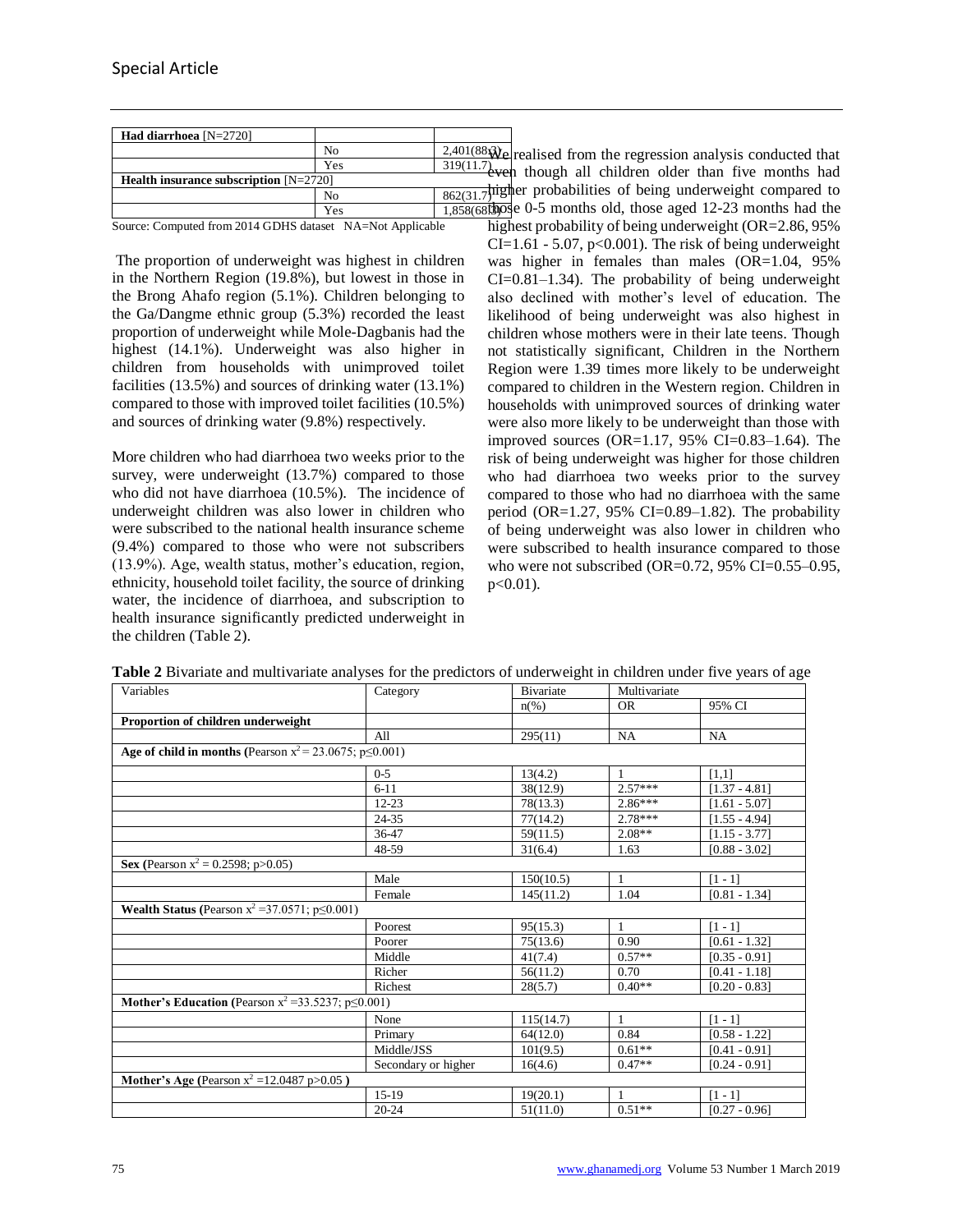| Variables                                                                       | Category           | <b>Bivariate</b>   | Multivariate |                 |
|---------------------------------------------------------------------------------|--------------------|--------------------|--------------|-----------------|
|                                                                                 |                    | $n\left(\%\right)$ | <b>OR</b>    | 95% CI          |
|                                                                                 | 25-29              | 71(10.9)           | $0.55**$     | $[0.29 - 0.98]$ |
|                                                                                 | $30 - 34$          | 77(11.4)           | $0.54**$     | $[0.29 - 0.98]$ |
|                                                                                 | 35-39              | 44(8.6)            | $0.37***$    | $[0.19 - 0.74]$ |
|                                                                                 | $40 - 44$          | 24(10.7)           | $0.51**$     | $[0.28 - 0.97]$ |
|                                                                                 | 45-49              | 9(11.7)            | 0.48         | $[0.19 - 1.23]$ |
| <b>Region</b> (Pearson $x^2 = 38.6404$ ; p $\leq 0.001$ )                       |                    |                    |              |                 |
|                                                                                 | Western            | 30(10.3)           | $\mathbf{1}$ | $[1 - 1]$       |
|                                                                                 | Central            | 41(13.1)           | 0.98         | $[0.57 - 1.69]$ |
|                                                                                 | Greater Accra      | 33(8.0)            | 1.01         | $[0.49 - 2.09]$ |
|                                                                                 | Volta              | 19(9.5)            | 0.81         | $[0.37 - 1.74]$ |
|                                                                                 | Eastern            | 20(8.4)            | 0.66         | $[0.35 - 1.27]$ |
|                                                                                 | Ashanti            | 47(10.0)           | 0.79         | $[0.43 - 1.45]$ |
|                                                                                 | <b>Brong Ahafo</b> | 13(5.1)            | 0.43         | $[0.23 - 0.80]$ |
|                                                                                 | Northern           | 69(19.8)           | 1.39         | $[0.73 - 2.63]$ |
|                                                                                 | <b>Upper East</b>  | 13(12.0)           | 0.89         | $[0.43 - 1.82]$ |
|                                                                                 | <b>Upper West</b>  | 10(13.2)           | 0.89         | $[0.43 - 1.84]$ |
| <b>Ethnicity</b> (Pearson $x^2 = 14.3410$ ; p $\leq 0.05$ )                     |                    |                    |              |                 |
|                                                                                 | Akan               | 129(9.8)           | $\mathbf{1}$ | $[1 - 1]$       |
|                                                                                 | Ga/Dangme          | 8(5.3)             | 0.46         | $[0.17 - 1.23]$ |
|                                                                                 | Ewe                | 37(10.7)           | 0.75         | $[0.40 - 1.41]$ |
|                                                                                 | Guan               | 4(6.1)             | 0.56         | $[0.22 - 1.46]$ |
|                                                                                 | Mole Dagbani       | 69(14.1)           | 0.80         | $[0.47 - 1.36]$ |
|                                                                                 | Grusi/Gurma/Mande  | 46(13.9)           | 0.69         | $[0.39 - 1.21]$ |
|                                                                                 | Others             | 5(10.8)            | 0.94         | $[0.34 - 2.60]$ |
| Toilet facility (Pearson $x^2 = 7.9098$ ; p $\leq 0.01$ )                       |                    |                    |              |                 |
|                                                                                 | Improved           | 174(9.8)           | 1            | $[1 - 1]$       |
|                                                                                 | Unimproved         | 116(13.1)          | 0.86         | $[0.62 - 1.19]$ |
| Source of drinking water (Pearson $x^2 = 8.2313$ ; p $\leq 0.01$ )              |                    |                    |              |                 |
|                                                                                 | Improved           | 240(10.5)          | $\mathbf{1}$ | $[1 - 1]$       |
|                                                                                 | Unimproved         | 50(13.5)           | 1.17         | $[0.83 - 1.64]$ |
| <b>Had diarrhoea</b> (Pearson $x^2 = 3.971$ ; $p \le 0.05$ )                    |                    |                    |              |                 |
|                                                                                 | No                 | 251(10.5)          | $\mathbf{1}$ | $[1 - 1]$       |
|                                                                                 | Yes                | 44(13.7)           | 1.27         | $[0.89 - 1.82]$ |
| <b>Health insurance subscription</b> (Pearson $x^2 = 13.1564$ ; $p \le 0.001$ ) |                    |                    |              |                 |
|                                                                                 | No                 | 120(13.9)          | $\mathbf{1}$ | $[1 - 1]$       |
|                                                                                 | Yes                | 175(9.4)           | $0.72**$     | $[0.55 - 0.95]$ |

Source: Computed from 2014 GDHS dataset. \*\*\*p < 0.001, \*\*p < 0.01, \*p< 0.05 NA=Not Applicable

#### **DISCUSSION**

In the multivariate analysis, Age, wealth status, mother's age, level education and subscription to health insurance significantly predicted underweight in the children. It was found that children aged 12-23 months had the highest odds of underweight. This can be attributed to the fact that most children at this age have begun to walk thus, exerting more energy and need adequate dietary intake to get the optimal weight for their age. The finding of the study is consistent with the studies of Black et al.<sup>15</sup> and Babatunde and Qaim<sup>16</sup> who found age to be significantly related to underweight.

A finding of our study shows a significant relationship between underweight and wealth status; the odds of underweight was lower in children from richest wealth quintile compared to children from poorest wealth quintile. Though wealth is not directly proportional to food intake and availability of food does not guarantee balance diet, sufficient resources accessible to a household gives it a high purchasing power to afford quality and nutritious foods for their children. This finding corroborates previous studies which posited that sufficient resources accessible to a household influence the household's access to nutritious foods which can influence the risk of being underweight $17$  and is thus congruent with postulations of the conceptual framework for the causes of child malnutrition. 11

The finding of the study shows that underweight in children decreases as mother's level of education increases. It indicated that women who had secondary or higher education were less likely to have underweight children compared to women with no level of education. The result confirms studies that have shown that educated mothers tend to have well-nourished children. 18,19 It could be explained by the fact that literate mothers adopt enhanced behaviours linked to child health care, feeding and eating practices which may eventually affect the nutritional status of children. 20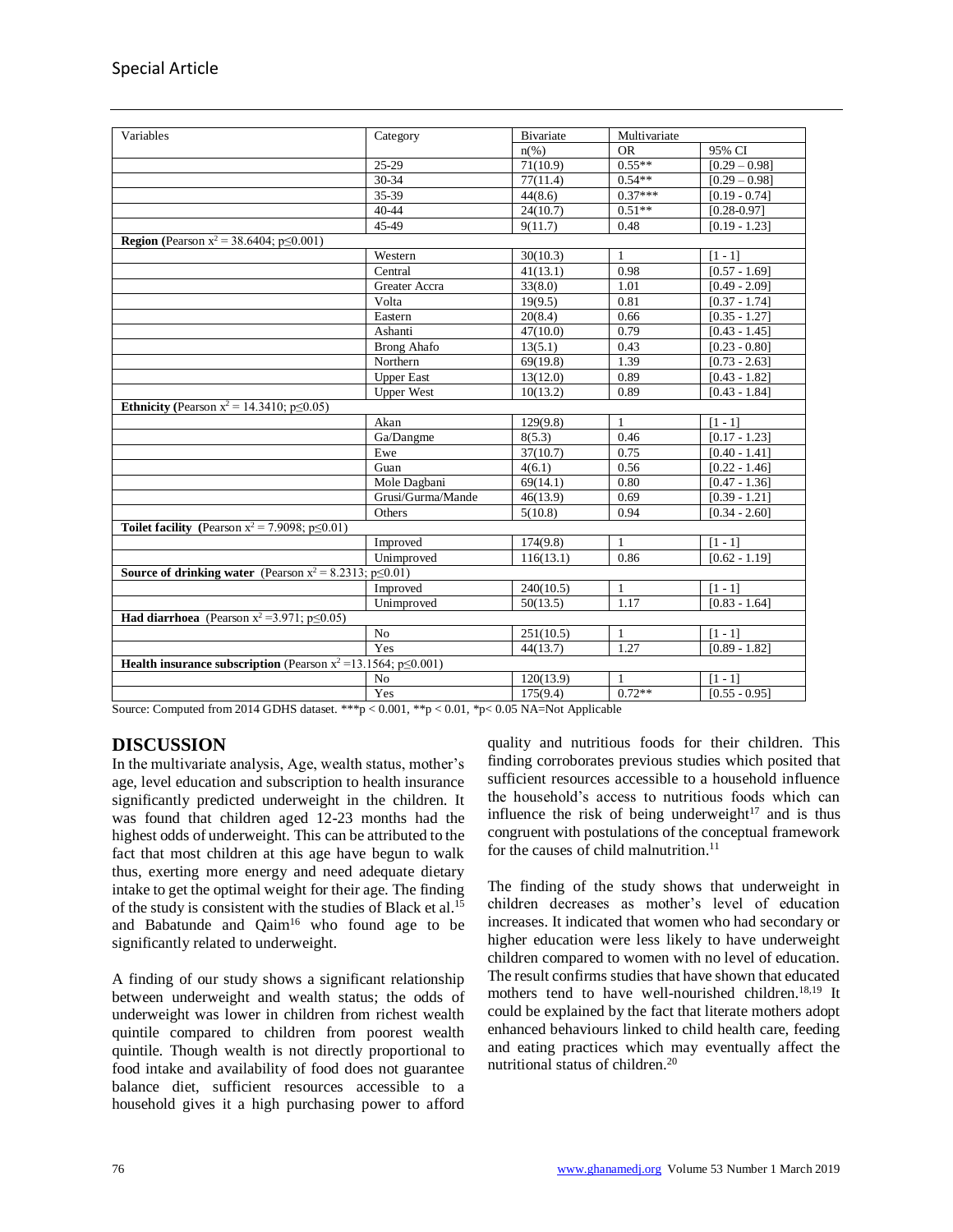Mother's age was found to be significantly related to childhood underweight. It was observed that children with mothers in their late teens had the highest probability of being underweight. This confirms postulations of a previous study that mothers that give birth at a very early age are likely to have children with underweight. 21

This may be as a result of the fact that young mothers require a lot of nutrition to fully grow into adults.<sup>17</sup>

The little or no experience of such mothers in caring for children could also be a factor. The findings showed a significant association between subscription of health insurance and underweight in children. Though subscription to health insurance is not equitable to utilisation, it however, increases access to health care compared to uninsured children as found in previous studies.<sup>22,23</sup>

Our findings underscore the need for the Ghana Health Service and other health sector stakeholders (including health facilities and Non-Governmental Organisations) to scale up interventions intended to reduce childhood underweight with focus on poverty alleviation, e providing support for girls to attain higher level of education, increasing age at childbirth and subscription to health insurance. inThis research was quantitative in nature. Further studies could be qualitatively conducted to focus on reasons for the variations observed in the probability of being underweight in children under five in Ghana.

#### **Limitations**

Despite the important finding made, the limitations of the study are worth noting. This study is limited by its crosssectional nature and hence causal inferences cannot be made. We were also not able to account for unobserved heterogeneity. The study, however, has some compelling strengths. These include the large sample resulting in the representativeness of the sample which gives sufficient power to the study and enhances its generalisability.

## **CONCLUSION**

We examined the predictors of underweight in children under five in Ghana using data from the 2014 Ghana Demographic Health Survey. The proportion of underweight in children in the country was found to be 11%. Age, wealth status, mother's age, level education and subscription to health insurance significantly predicted underweight in the children. The implication of the findings is that the country may not be able to achieve the sustainable development goal target of ending under nutrition by the year 2030 if interventions geared towards fighting undernutrition in children are not scaled up.

# **ACKNOWLEDGEMENT**

The authors would like to thank IFC International for granting the permission to use the data.

## **REFERENCES**

- 1. Chege PM, Kuria EN. Relationship Between Nutrition Knowledge of Caregivers and Dietary Practices of Children Under Five in Kajiado County, Kenya. *Women's Health Bulltn*. 2017;4(3): e43820.
- 2. World Health Organisation. *Children, reducing mortality: Fact sheet;* 2016. Retrieved from http://www.who.int/mediacentre/factsheets/fs178/e n/ On 05/01/2018
- 3. United Nations. *The millennium development goals report.* New York: United Nations; 2015.
- 4. Ghana Statistical Service (GSS), Ghana Health Service (GHS) and ICF International. *Ghana demographic and health survey 2014.* Maryland: GSS, GHS and ICF International; 2015.<br>World Health Organisation. Con
- 5. World Health Organisation. *Comprehensive implementation plan on maternal, infant and young child nutrition.* Geneva: World Health Organisation; 2014.
- 6. United Nations Development Programme. Sustainable development goals; 2015 Retrieved from http:/www.undp.org/content/undp/en/home/mdgove rview/post-2015-development-agenda/goal-2.html On 04/01/2018.
- 7. Mensah C. *Maternal factors and the nutritional status of children under five years in the Asante-Akim North Municipality, Ghana.* (Master's Thesis), Kwame Nkrumah University of Science and Technology, Kumasi, Ghana, 2014
- 8. Nyarko LV. *Determinants of malnutrition in children less than five years in the Bosomtwe District, Ashanti, Ghana.* (Master's Thesis), Kwame Nkrumah University of Science and Technology, Kumasi, Ghana; 2008.
- 9. Naabah SN. *Management of severe acute malnutrition in children under five in the Tolon District.* (Master's Thesis), University of Ghana, Accra, Ghana; 2016.
- 10. Amugsi DA, Mittelmark MB, Lartey A. An analysis of socio-demographic patterns in child malnutrition trends using Ghana demographic and health survey data in the period 1993–2008. *BMC Pub. Health*. 2013; 13: 960.
- 11. United Nations Children's Fund. *Strategy for improved nutrition of children and women in developing countries.* New York: UNICEF; 1990.
- 12. Smith LC, Haddad L. *Explaining child malnutrition in developing countries: A cross-country analysis*. Washington, D.C: International Food Policy Research Institute; 2000.